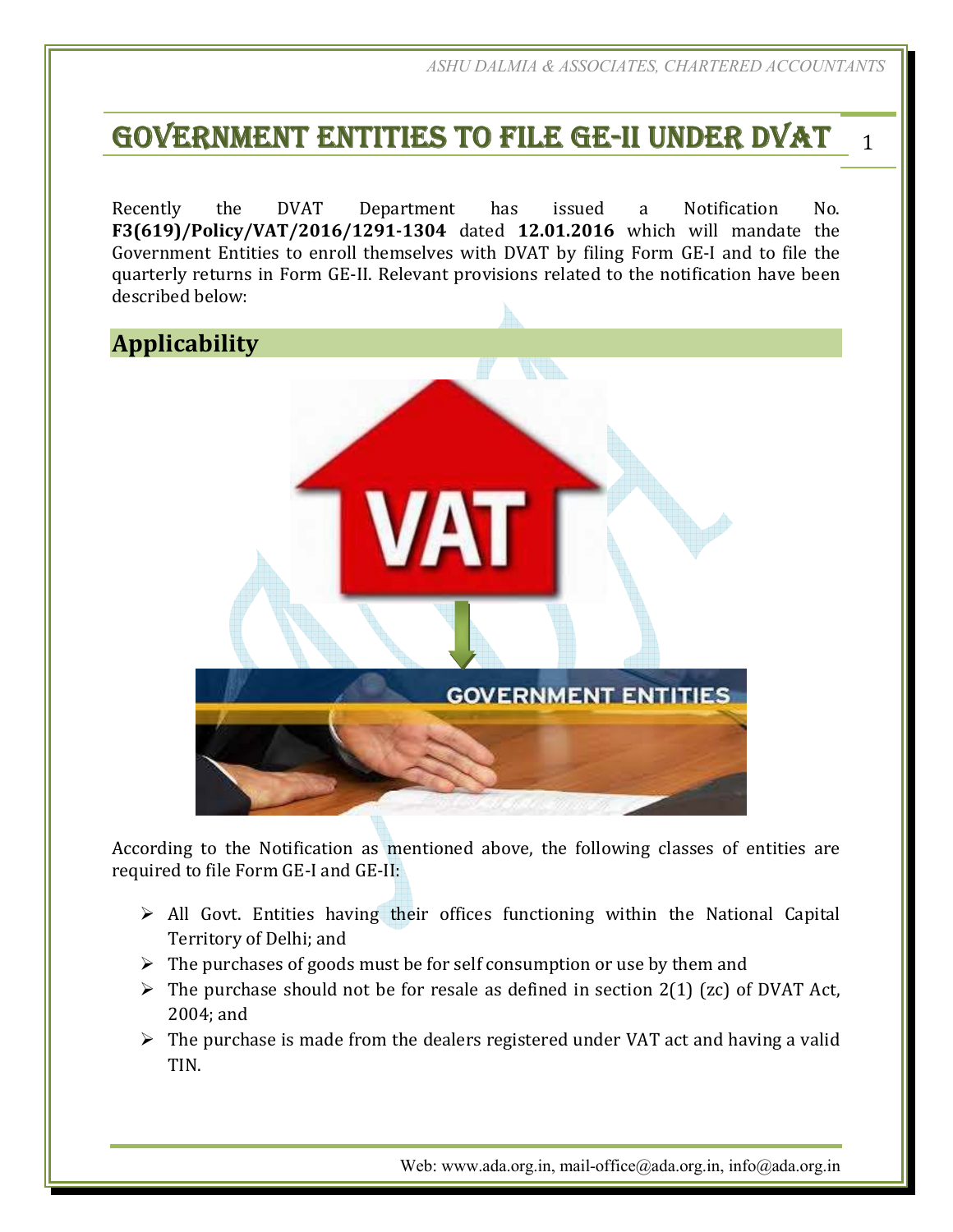### **Meaning of "Government Entity":-**

For the above purpose, **"Government Entity"** shall mean a State Government or the Central Government or a Company, Corporation, Board, Authority, Undertaking or any other body owned, financed or controlled either wholly or partly by any State Government or the Central Government.

#### **NOTE:**

This aim of notification is to capture the information about the sales made by unorganized sectors to the Govt. departments which are collecting VAT from these Govt. entities but not paying taxes to exchequer on time. The crosschecking of data may reveal huge differences in payments made by these sellers and purchases reported by these Govt. entities in form GE-II quarterly.

# **Important points of the Notification**

While adhering to this notification following important points need to keep in mind to avoid the consequences of heavy penalties under Delhi VAT:

- Separate GEID would be required to be generated in respect of each Drawing and Disbursing Officer (DDO)/person responsible for release of payment in respect of purchases where the number of such DDOs/persons is more than one.
- After generation of GEID, the Government Entity shall convey the same to the dealers who will be selling or supplying goods to the Government Entity for mentioning the same on the sale invoices. The Government Entity shall also verify the TIN of the seller/supplier from the **website www.dvat.gov.in.**
- The return should be filed on **quarterly basis** in **Form GE-II by 28th day of the month** following the quarter to which the return pertains. To begin with, return for the first three quarters of the current financial year **(i. e. 1st April, 2015 to 30th June, 2015; 1st July, 2015 to 30th September, 2015 and 1st October, 2015 to 31st December, 2015) is required to be filed by 15th February, 2016.**
- The return should be uploaded on the above said portal of the Department by logging on to the website of the **Department** using the **GEID and password.**
- While filing the return in Form GE-II for a quarter, the Government Entities are required to furnish details of all such purchases in respect of which, the date of issuing invoice or bill by the respective supplying dealer falls within the said

Web: www.ada.org.in, mail-office@ada.org.in, info@ada.org.in

2